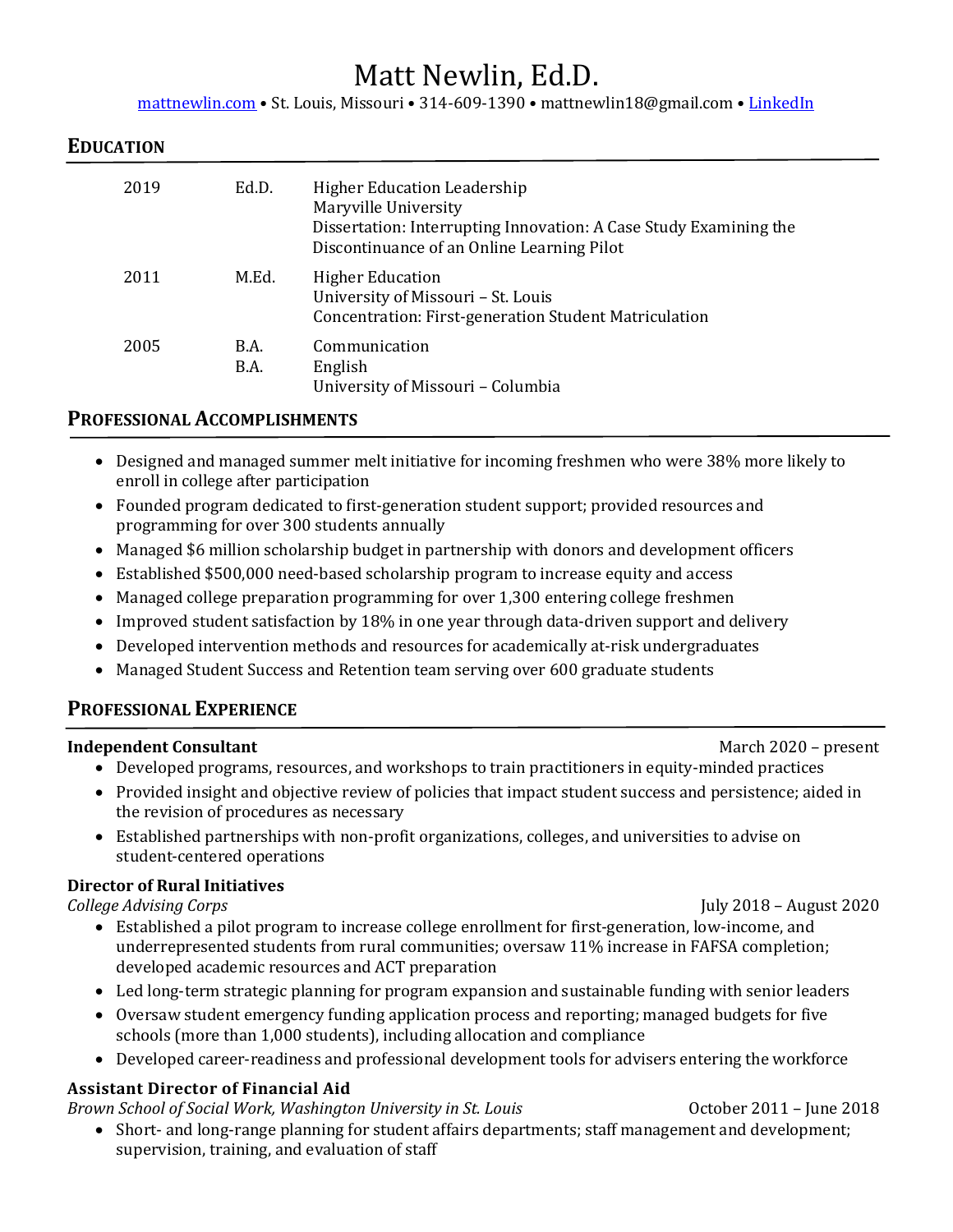- Developed and managed annual professional development workshop series with 10 campus and community partners; reached over 200 students annually
- Reviewed and tracked academic progress for over 600 scholarship recipients annually; provided academic resources and advising; developed support programs to reduce scholarship revocation
- Managed 25-member Staff Council responsible for representing 4,000 full-time university staff; achieved record event attendance; collaborated with senior administrators to improve staff benefits

# **Financial Aid Coordinator & Outreach Specialist**

*University of Missouri – St. Louis* June 2008 - October 2011

- Provided supervision and training for graduate students serving in frontline customer service roles
- Created college planning and financial aid resources for first-generation and low-income community college students transferring to a large public university
- Developed financial literacy initiatives to improve students' post-graduation preparation and success
- Managed caseload of over 600 students per year, providing superior advising and ongoing support

# **Financial Aid Adviser**

- *Allied College* October 2006 June 2008
	- Advised incoming and prospective students on financial aid opportunities and financial planning
	- Collaborated on Orientation and Student Welcome events, including parent and family programming
	- Developed proactive retention initiatives for at-risk students facing unique personal circumstances

# **TEACHING & INSTRUCTIONAL EXPERIENCE**

# **Dissertation Advisor**

*Gwynedd Mercy University* January 2021 – present

- Provide research and writing guidance for doctoral candidates through dissertation submission
- Create student-centered goals and assignments to keep advisees on track with research goals
- Teach strategies to synthesize theory and practice as higher education professionals

# **Guest Lecturer**

*Various institutions* June 2019 – present

- University of North Carolina Pembroke, First year writing ENG1050: First-generation learning community (via Zoom), 2021
- Santa Clara University, Leadership during turbulent times graduate seminar, (via Zoom), 2021
- Maryville University, Department of Higher Education doctoral residency, 2019

# **Invited Speaker & Trainer**

- *Various institutions* July 2016 present • Served as an expert speaker and trainer at conferences, symposia, and workshops related to college access, first-generation students, rural student challenges, and student success
	- Presented at regional and national conferences, including workshop facilitation and design-thinking sessions

# **College Adviser Trainer**

*College Advising Corps* July 2018 – August 2020

- Created curricula and resources for college advisers to best serve rural students pursuing postsecondary education
- Led monthly and semi-annual trainings to improve adviser knowledge and skills with equity-minded focus

# **Practicum Instructor & Site Supervisor**

*Brown School of Social Work, Washington University in St. Louis* August 2016 – July 2018

• Mentored Master of Social Work students in higher education career preparation through "I'm First" first-generation student support programming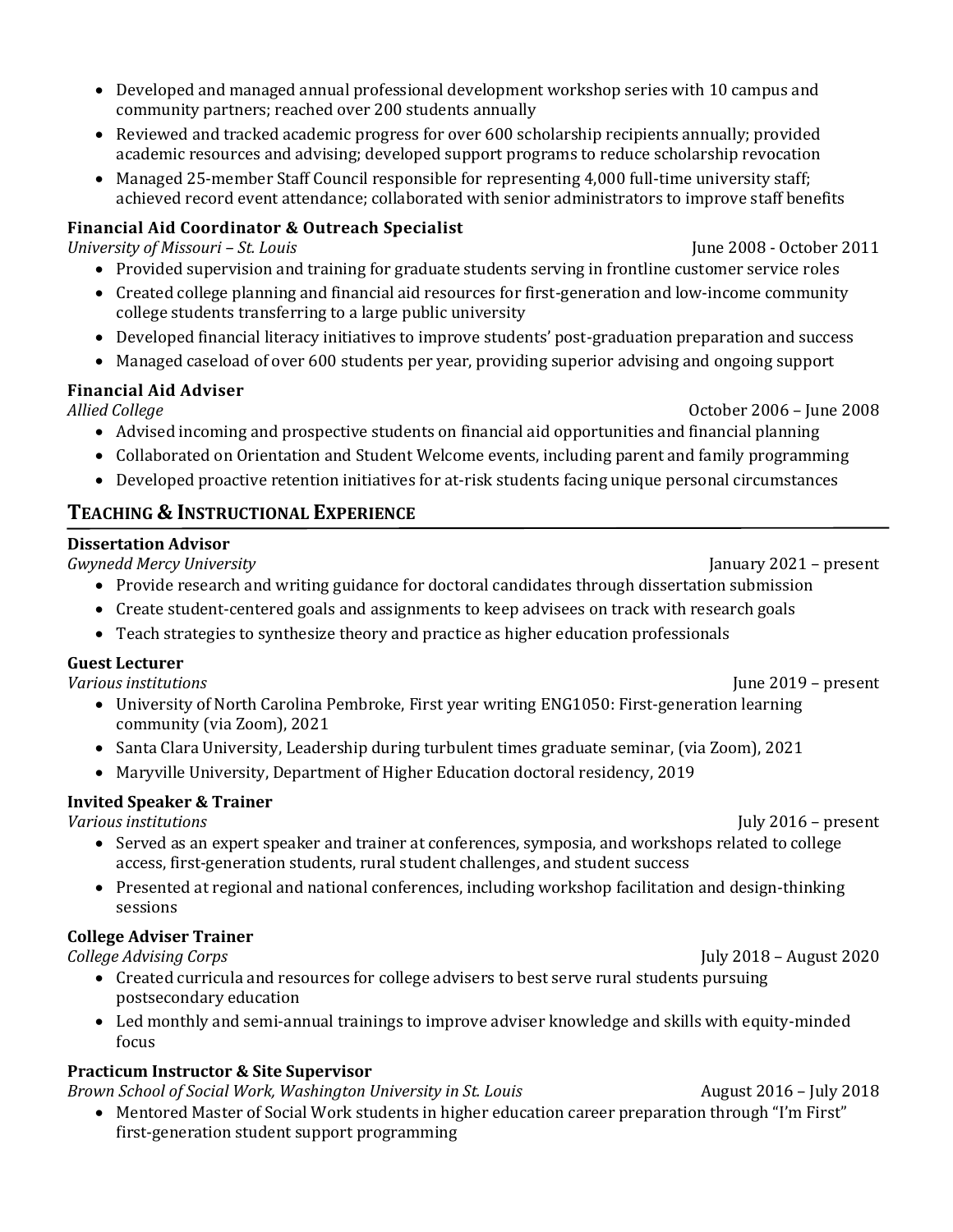• Developed learning opportunities to teach theory and practice of higher education through practical experience

### **Green Dot Bystander Intervention Trainer**

*Washington University in St. Louis* April 2016 – July 2018

- Facilitated undergraduate workshops related to sexual harassment, interpersonal violence, and sexual assault and the role bystanders can play
- Created a safe, equitable space for students to explore their own biases and share their stories related to sexual assault and harassment

#### **Financial Literacy Coach**

*Washington University in St. Louis* May 2015 – July 2018

- Designed curricula for undergraduate and graduate students on basic money management principles
- Led workshops and presentations for student groups, TRIO, classes to increase financial literacy

#### **Student & Parent Educator**

*University of Missouri – St. Louis Company <i>Louis* Company *Company 2008 – May 2011* 

- Created workshops and training materials related to financial aid and FAFSA completion for parents, students, and high school counselors
- Facilitated sessions to increase student/parent financial aid knowledge and understanding of cost of attendance and college-related expenses

### **PROFESSIONAL ENGAGEMENT & SERVICE**

#### **National Association of Student Personnel Administrators (NASPA)**

- KC Representative, Socioeconomic & Class Issues in Higher Education Region IV-W: 2019 present
- Conference Proposal Reviewer: 2018, 2019
- Member: 2015 present

#### **National Association for College Admission Counseling (NACAC)**

- SIG Discussion & Learning Leader Rural and Small Town SIG: 2019 present
- Member: 2018 present

#### **LeaderShape, Inc.**

• Cluster Facilitator – Washington University: 2016

#### **National Association of Student Financial Aid Administrators (NASFAA)**

- Editorial Board Member: 2009 2011
- Member: 2008 2018

# **UNIVERSITY ENGAGEMENT & SERVICE**

### **Washington University in St. Louis**

- Academic Progress Counselor College of Arts & Sciences: 2016 2018
- Student Group Adviser WU for Undergraduate Socioeconomic Diversity: 2016 2018
- Co-Chair & Member Danforth Staff Council: 2016 2018
- Member TRIO Advisory Board: 2016 2018
- Curriculum Designer & Presenter Financial Literacy Initiative: 2016 2018
- Member University Sexual Assault (Title IX) Investigation Board: 2015 2017

### **University of Missouri – St. Louis**

- Member Staff Council: 2009 2011
- Community Outreach Leader Office of Student Financial Aid: 2008 2011

### **PUBLICATIONS**

**Newlin, M.** & Brown, A. (accepted). First-generation students in service learning programs: An exploration of institutional support practices. In Bowhay, V. (under contract), *The proper role of higher education in a democratic society*. IGI Global.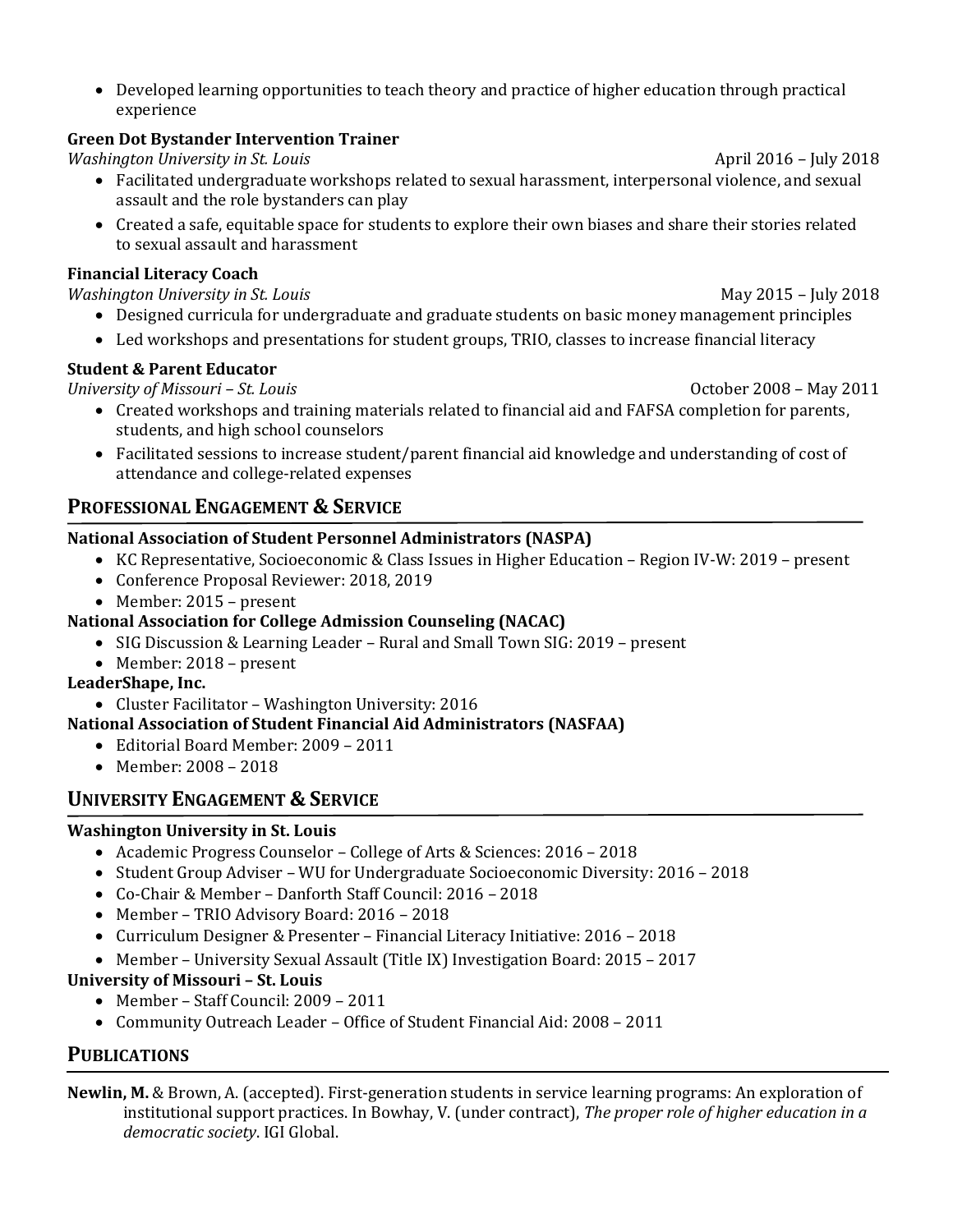- Dykema Erb, M., **Newlin, M.**, & Wood, K. (2022). A DEI approach to graduate student access and outcomes. In Shepard, V. & Perry, A. (Eds.), *A practitioner's guide to supporting graduate and professional students*. Routledge.
- Crain, A. & **Newlin, M.** (2021). Rural first-generation students: A practical reflection on urbanormative ideology. *Journal of First-generation Student Success*, *1*(1), 57-69.

### **INVITED SPEAKER ENGAGEMENTS**

**Newlin, M.** (2021). *First-generation students and campus employment*. Presented for National Student Employment Association 2021 Virtual National Conference.

Sweeten-Lopez, O., Moseley, J., & **Newlin, M**. (2021). *Minimizing pandemic disruptions to higher education enrollment*. Moderated for Hunt Institute Missouri Legislators Retreat, Jefferson City, Missouri.

**Newlin, M.** (2021). *Not a monolith: Exploring the identities of first-generation rural students*. Presented for Class Action First Gen Virtual Summit.

Copeland, K., Diskin, B., Findley, M., Mitchell, A., Moore, R., & **Newlin, M.** (2021). *Financial aid experts panel*. Participant for 2021 Equity in Missouri Higher Education Virtual Summit.

**Newlin, M.** (2021). *Navigating FAFSA and financial aid packages*. Presented for 2021 #CollegeForAllFair Virtual Event.

**Newlin, M.** (2021). *First-generation college students sound off – you are not alone!* Presented for California Teaching Fellows Foundation professional development web event.

**Newlin, M.** (2021). *Geography and access: Rural student college enrollment*. Presented for Missouri Higher Education Bridges to Success web series.

**Newlin, M.** (2020). *When equal isn't equitable: Understanding students' social capital*. Presented for State Technical College of Missouri 2020 Professional Development Institute, Linn, MO.

**Newlin, M.**, Garcia Peraza, P., & Wagner, L. (2020). *Supporting first-gen graduate students in uncertain times*. Presented at the 2020 University of California System First-Generation Virtual Symposium.

**Newlin, M.** & Wyatt, C. (2020). *Building a pipeline of rural higher education students: A discussion with practitioners*. Presented for the Hunt Institute & Illinois Lieutenant Governor's Office.

Clency, S., Lowery, K., **Newlin, M.**, & Wagner, L. (2020). *Where are we now?: Supporting first-generation students through a national crisis*. Presented for 2020 NASPA Virtual Conferences on Student Success in Higher Education.

Alderson, A., Erb, M., Jehangir, R., & **Newlin, M.** (2020). *First-gen graduate and professional students: We've identified them, now how to we support them?.* Presented for 2020 NASPA Virtual Conferences on Student Success in Higher Education.

**Newlin, M.** & Seldin, A. (2020). *Demystifying the FAFSA appeals process*. Presented for the ACT Equity webinar.

Clency, S., Lowery, K., **Newlin, M.**, & Wagner, L. (2020). *A critical response: Supporting first-generation students through a national crisis*. Presented for the NASPA Center for First-generation Student Success, 2020 Virtual Highlights.

**Newlin, M.** (2019). Panelist for the First Generation Southwest Symposium. Presented for Northern Arizona University, Flagstaff, AZ.

Alderson, A., Erb, M., & **Newlin, M.** (2019). *Creating support resources for first-generation graduate and professional students*. Presented for the NASPA Center for First-generation Student Success Live Briefing.

**Newlin, M.** (2019). Panelist for the Rural College Access & Success Summit. Presented at Berea College, Lexington, KY.

**Newlin, M.** & Tellin, J. (2018). *Establishing partnerships for graduate and professional student financial literacy*. Presented for the FedLoan Training Webinar Series.